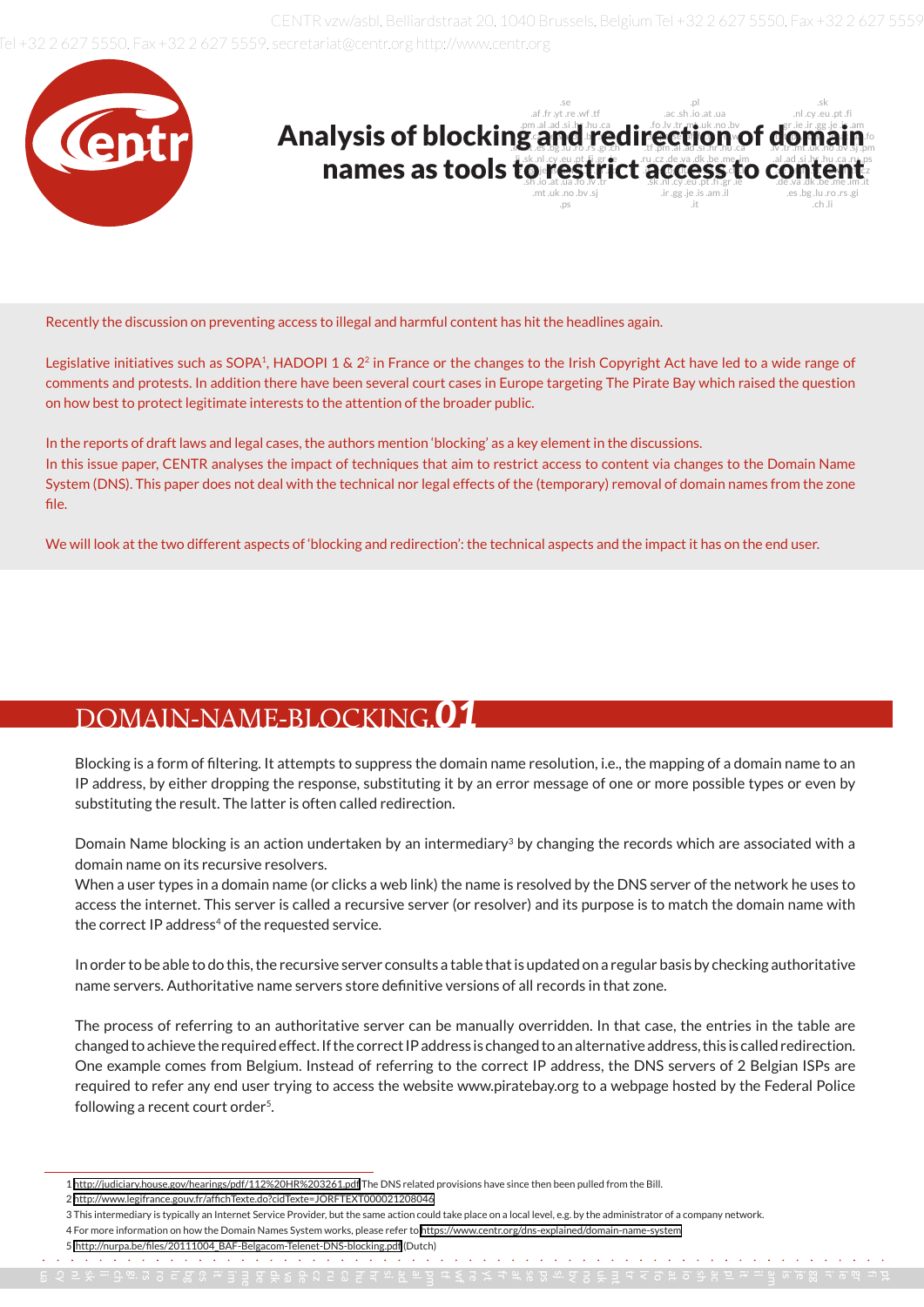### TECHNICAL-ASPECTS.*02*

DNS has two essential functions. One function is high-level, user enabling, and provides humans a way to access services without memorizing IP addresses. The prominent use for this aspect of the protocol is web surfing, but basically DNS is involved whenever an internet user has to access a service. The second function is on a lower level, and puts DNS closer to the infrastructure: most services rely on DNS for their own needs: email delivery, instant messaging, internet telephony ... all require the DNS. From an architectural point of view, interfering with services close to the infrastructure and thus remote to the actual target of blocking (i.e. content on websites) is dangerous due to unquantifiable risks to dependant services.

From a technical perspective, for any filtering to be efficient and proportionate it should happen technically as close as possible to the target (content) or to the consumer. Any additional distance increases the risk of impacting more than just the specific service and hence reduces the effectiveness of the measures taken.

DNS lookups and thus any filtering attempt based on those, are service agnostic. In other words, when resolving a domain name to an IP address, it is not visible from the request whether the subsequent action is sending an email, accessing a web page, making a VOIP call or tuning into an Internet radio station. Sometimes the domain names give a clue (such as those starting with "www"), but this is not necessarily the case.

Specific side effects include that blocking example.com via DNS would prohibit email communication with '@example.com' addresses. Additional unrelated parties can be affected.

If 'example.com' hosts several websites (e.g. 'example.com/goodsite' and 'example.com/badsite'), any blocking of 'example. com' would impact all those websites.

In the cases the domain name also provides DNS service to other domain names, all those could be blocked as well. For instance the blocking of 'europa.eu' would block 'ec.europa.eu' and 'enisa.europa.eu' as well.

The most problematic aspect of the inter-dependencies is that the actual impact of a block cannot be assessed accurately beforehand because these relationships are not centrally documented.

Considering the architectural importance of DNS, a lot of work has been put into securing DNS, specifically into DNS Security Extensions, also known as DNSSEC. It consists of signing cryptographically DNS messages and thus enabling the recipient to verify their authenticity. DNSSEC is generally considered to offer an important increase in the trustworthiness of DNS, with large benefits to relying services. In particular the U.S. government has mandated the use of DNSSEC for federal .gov domain names. In Europe many ccTLD registries offer signed registrations directly or via accredited registrars. The large gTLDs have enabled DNSSEC as well. One fundamental purpose of DNSSEC is to detect tampering with DNS messages. Blocking or redirecting DNS messages is viewed as just that; an interference, and is thus indistinguishable from a malicious attack for a validating client.

The confusion created by mixing the effects of real security threats and policy based interference is likely to erode the trust DNSSEC is trying to foster.

The Domain Name System was developed 30 years ago. It was invented to enable access to content. It is not the proper tool to enforce access restrictions.

## BLOCKING-IS-INEFFECTIVE.*03*

Restricting access to content by requiring an intermediary to block the domain name is ineffective. As the content remains online, it can be reached through different means:

- 1. In many cases the content can be reached by typing in the IP address. E.g. the website of DENIC, the registry for .de can be reached by typing in the IP address 81.91.170.12 in the address bar.
- 2. When a site is blocked through a court order, the owners of the site often replace the domain name swiftly with an alternative. E.g. in case of The Pirate Bay, the press mentioned in the same articles in which the court case was reported that the content could still be reached through http://www.depiraatbaai.be and http://www.baiedespirates.be<sup>67</sup>.

<sup>6</sup> The Court Case dates from 26 September 2011. The alternative domain names were registered on October 5th 2011 and December 9th 2011.

<sup>7</sup> In just over three months time <http://www.depiraatbaai.be> has reached rank 118 on the alexa.com list of popular sites in Belgium. The original site <http://www.thepiratebay.org>was and still is on rank 207.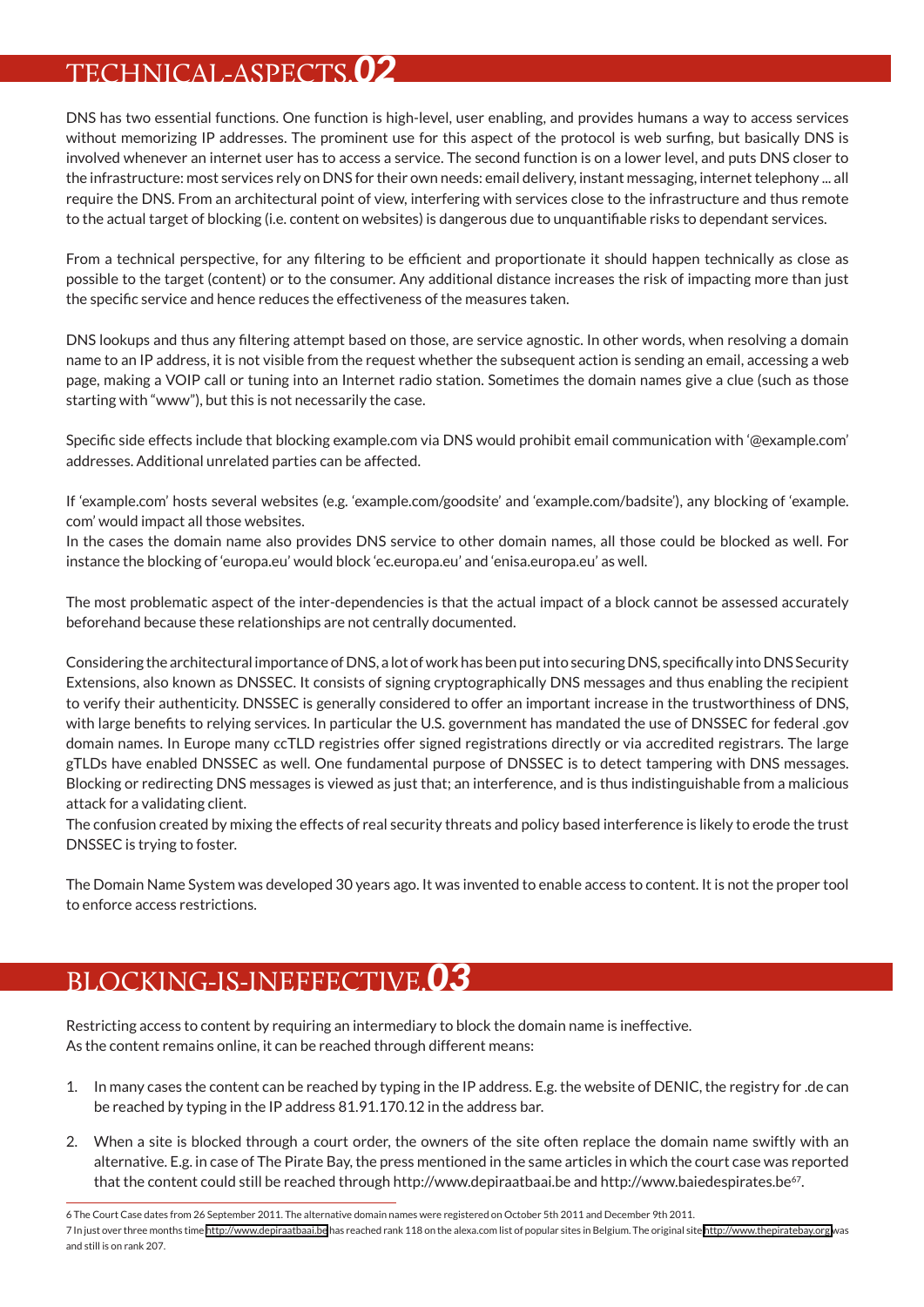- 3. Anonymous proxy servers give end users often for free the opportunity to reach blocked content. The content gets repackaged to the extent that the original destination is not visible any longer for the ISP that is required to block the content. Zend2.com is an example of such a service.
- 4. Sites that archive web content typically provide access to recent material8. As they are never included in a blocking order the content can be freely accessed through one of these sites.<sup>8</sup>
- 5. Virtual Private Network (VPN) services allow end users to conceal their location and appear to have a different nationality.
- 6. Users can easily switch their DNS resolver to one that doesn't take into account national legislation or court orders (or privacy laws). OpenDNS or Google DNS are just two examples of a wide range of services that are freely available.
- 7. Changing Internet Service Provider will often circumvent the effects of a blocking order as typically court orders name individual ISPs that are required to abide by it.
- 8. Organisational networks (enterprises, but also universities and schools) are likely to run their own recursive resolver for performance and trust reasons, thus circumventing any ISP based blocking without specifically intending to do so.

While it is correct to say that not everyone will use one of these techniques to circumvent the access restrictions, it does show that restricting access to harmful or illegal content through blocking or redirection is ineffective.

It should also be stressed that circumventing blocking it not necessarily driven by criminal intend. Reasons may range from specific local requirements, via security concerns<sup>9</sup> to ideological human right principles (e.g. opposing all kind of censorship).

#### AFFECTING-SAVE-USER-BEHAVIOUR.*04*

The fundamental principle underlying the DNS is that the user obtains the information he seeks and reaches the destination he intends to reach. This principle is the reason why users have been educated for years to check the URL before entering any personal details. Blocking and redirection undermine that principle. The user will learn that he can no longer rely on the domain name to make sure he is looking at the right website or that his email reaches the intendend recipient.

As users discover that content they try to reach is not actually off-line, but that only the ways in which he can access it have changed, they will simply change their browsing behaviour and are likely to start experimenting with some of the tools mentioned in the previous section. Such behaviour is documented and even encouraged in popular press or in thousands of blogs and online fora.

The use of some of these, in particular the popular anonymous proxy services entails risks which the users are typically unaware of.

- By using an anonymous proxy service, the user diverts his traffic to an unknown third party.
- These third parties know the user's IP address and can therefore capture a significant amount of personal information, just by building up a database of the user's online behaviour. Most of these anonymisers operate outside the EU and therefore will not abide by EU privacy rules. .gr
- However, these third parties can do something much more harmful: they have access to the data that is being sent back and forth. This would include access to usernames, passwords and account information and could lead to identity theft and other types of serious fraud.

For years ISPs and eCommerce providers alike have educated the user to behave in a secure way. By undermining the most fundamental principle of the addressing system and by unwittingly encouraging risky behaviour, blocking and redirecting will undermine the much needed consumer trust.

8 See e.g[. http://www.thewaybackmachine.org]( http://www.thewaybackmachine.org) o[r http://liveweb.archive.org/](http://liveweb.archive.org/)

dk

.im

9 e.g. dnssec-trigger, developped by NLNetlabs, is packaged DNSSEC-validating resolver bringing recursive resolving capabilities to end-hosts by simple point-and-click installation [\(http://nlnetlabs.nl/projects/dnssec-trigger/](http://nlnetlabs.nl/projects/dnssec-trigger/))`.ru

.va

de